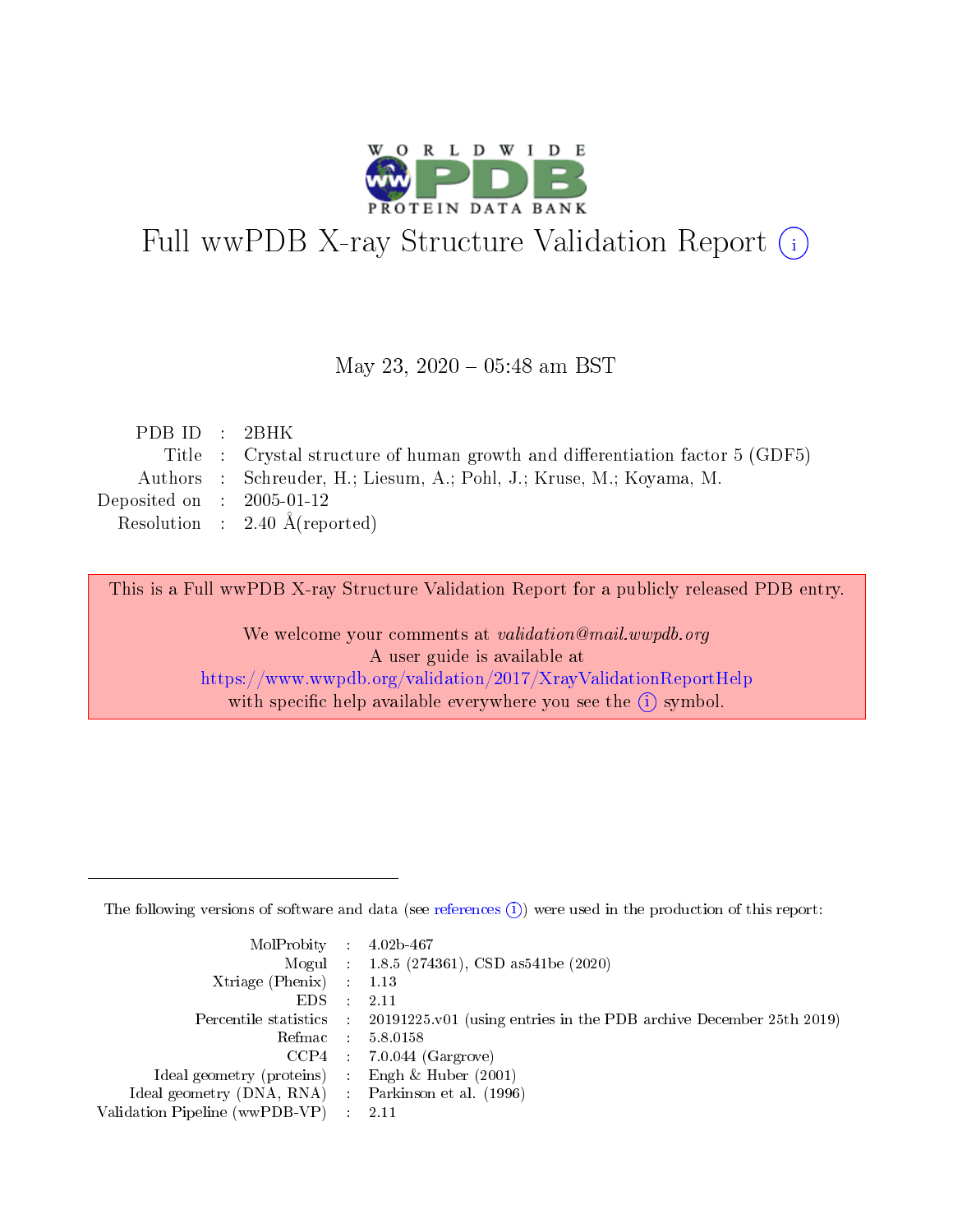# 1 [O](https://www.wwpdb.org/validation/2017/XrayValidationReportHelp#overall_quality)verall quality at a glance  $(i)$

The following experimental techniques were used to determine the structure: X-RAY DIFFRACTION

The reported resolution of this entry is 2.40 Å.

Percentile scores (ranging between 0-100) for global validation metrics of the entry are shown in the following graphic. The table shows the number of entries on which the scores are based.



| Metric                | Whole archive<br>$(\#\text{Entries})$ | Similar resolution<br>$(\#\text{Entries},\,\text{resolution}\,\,\text{range}(\textup{\AA}))$ |
|-----------------------|---------------------------------------|----------------------------------------------------------------------------------------------|
| $R_{free}$            | 130704                                | $3907(2.40-2.40)$                                                                            |
| Clashscore            | 141614                                | $4398(2.40-2.40)$                                                                            |
| Ramachandran outliers | 138981                                | $4318(2.40-2.40)$                                                                            |
| Sidechain outliers    | 138945                                | $4319(2.40-2.40)$                                                                            |
| RSRZ outliers         | 127900                                | $3811(2.40-2.40)$                                                                            |

The table below summarises the geometric issues observed across the polymeric chains and their fit to the electron density. The red, orange, yellow and green segments on the lower bar indicate the fraction of residues that contain outliers for  $>=3, 2, 1$  and 0 types of geometric quality criteria respectively. A grey segment represents the fraction of residues that are not modelled. The numeric value for each fraction is indicated below the corresponding segment, with a dot representing fractions <=5% The upper red bar (where present) indicates the fraction of residues that have poor fit to the electron density. The numeric value is given above the bar.

| Mol           | $\gamma$ hain | Length | Quality of chain |     |  |     |  |
|---------------|---------------|--------|------------------|-----|--|-----|--|
| <u>. на п</u> | . .           | 1 വ    | 69%              | 16% |  | 13% |  |

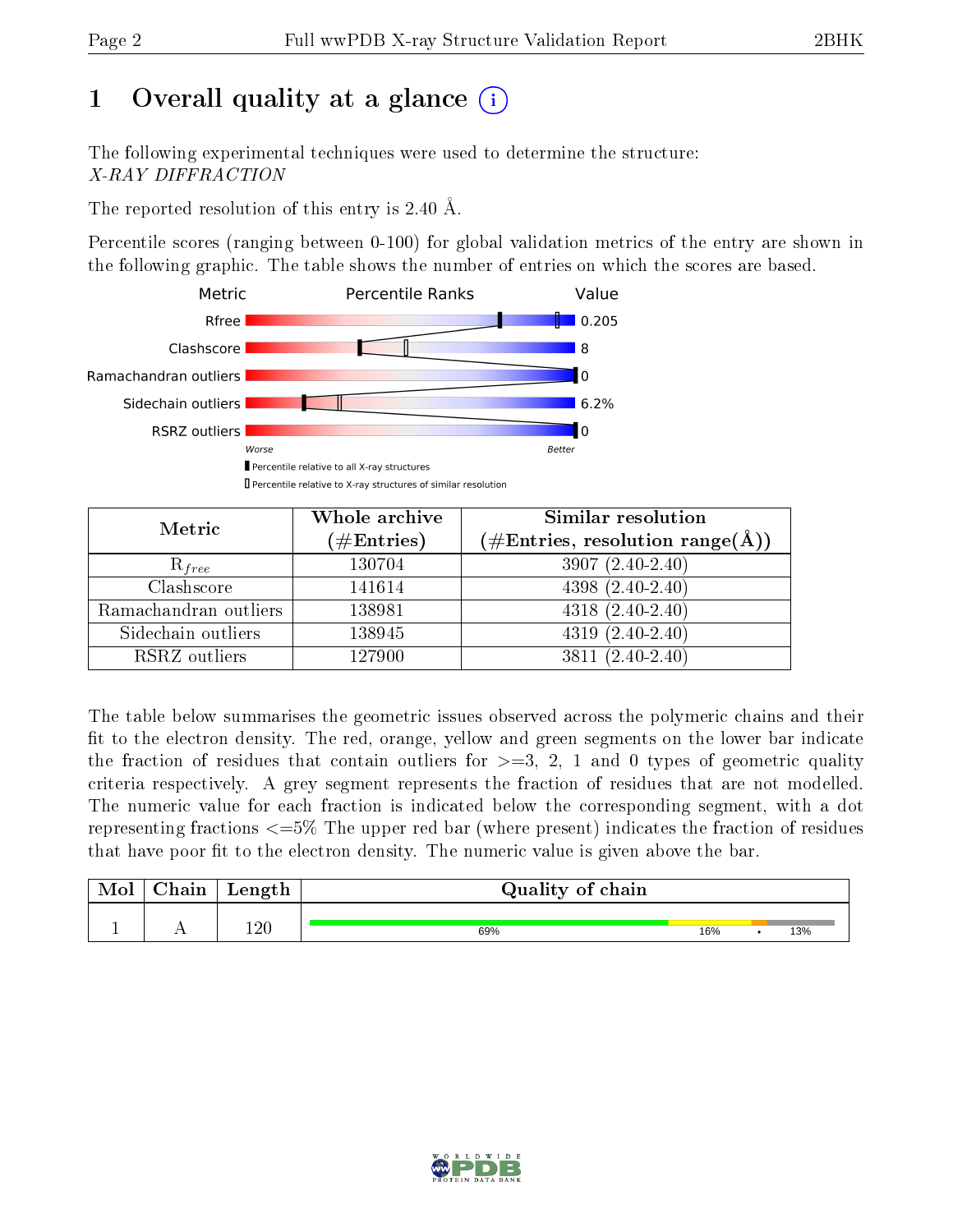# 2 Entry composition (i)

There are 3 unique types of molecules in this entry. The entry contains 926 atoms, of which 0 are hydrogens and 0 are deuteriums.

In the tables below, the ZeroOcc column contains the number of atoms modelled with zero occupancy, the AltConf column contains the number of residues with at least one atom in alternate conformation and the Trace column contains the number of residues modelled with at most 2 atoms.

Molecule 1 is a protein called GROWTH DIFFERENTIATION FACTOR 5.

| Mol | Chain | Residues | $\rm{Atoms}$       |     |     |      | ZeroOcc   AltConf   Trace |  |  |
|-----|-------|----------|--------------------|-----|-----|------|---------------------------|--|--|
|     |       | 105      | $\rm Total$<br>834 | 525 | 141 | -157 |                           |  |  |

• Molecule 2 is ISOPROPYL ALCOHOL (three-letter code: IPA) (formula:  $C_3H_8O$ ).



| Mol |   | Chain   Residues | Atoms                                    | ZeroOcc   AltConf |
|-----|---|------------------|------------------------------------------|-------------------|
| 2   |   |                  | Total<br>$\bigcap$<br>C<br>3<br>4        |                   |
| 2   |   |                  | Total<br>C<br>$\left( \right)$<br>3<br>4 |                   |
| റ   |   |                  | Total<br>C<br>$\left($ )<br>3<br>4       |                   |
| 2   | А |                  | Total<br>C<br>$\left( \right)$<br>3<br>4 |                   |
| ച   |   |                  | Total<br>$\mathcal{C}$<br>$\left($<br>3  |                   |

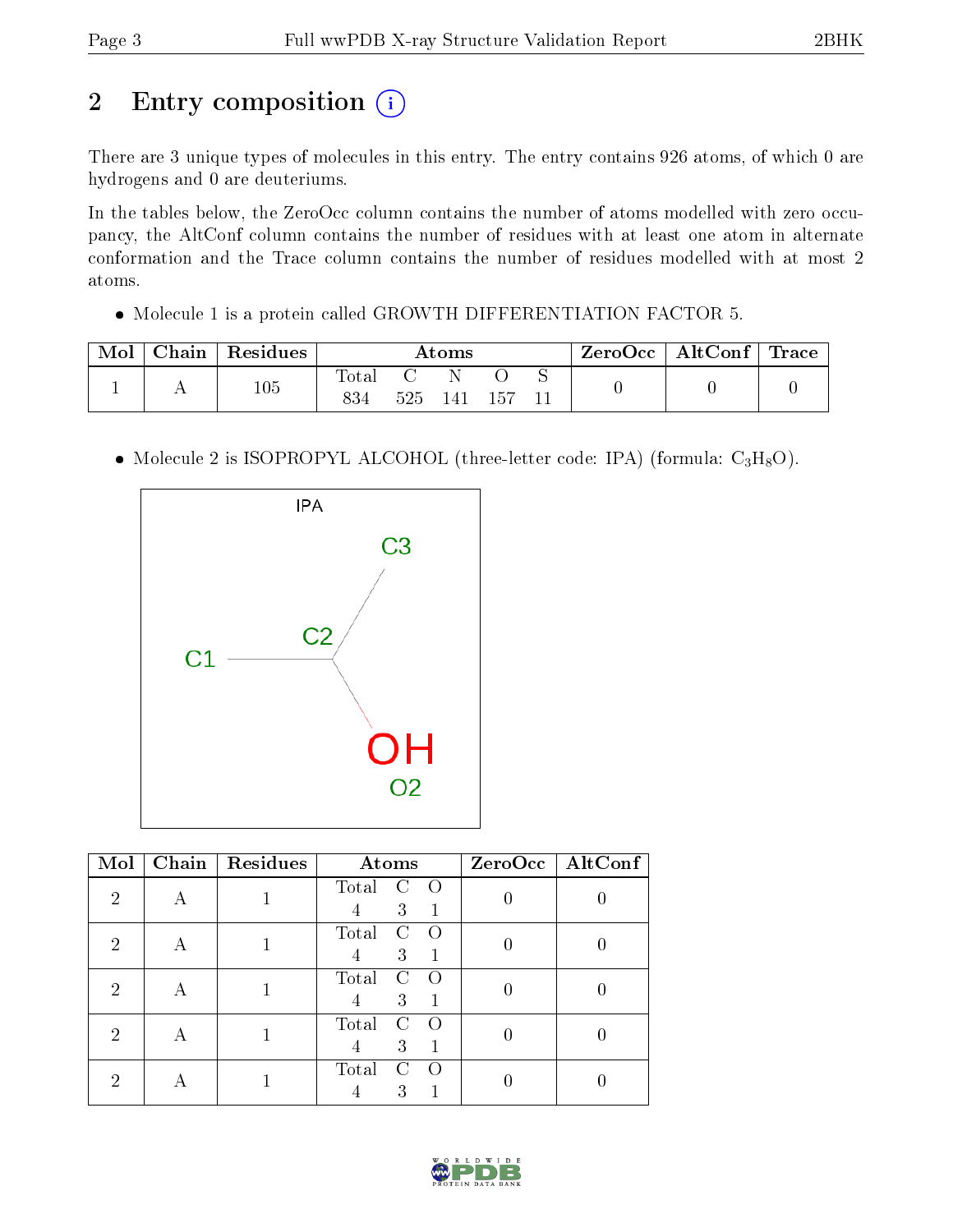$\bullet\,$  Molecule 3 is water.

|  | $\text{Mol}$   Chain   Residues | Atoms        | $ZeroOcc \mid AltConf \mid$ |  |
|--|---------------------------------|--------------|-----------------------------|--|
|  | 70                              | Total<br>70. |                             |  |

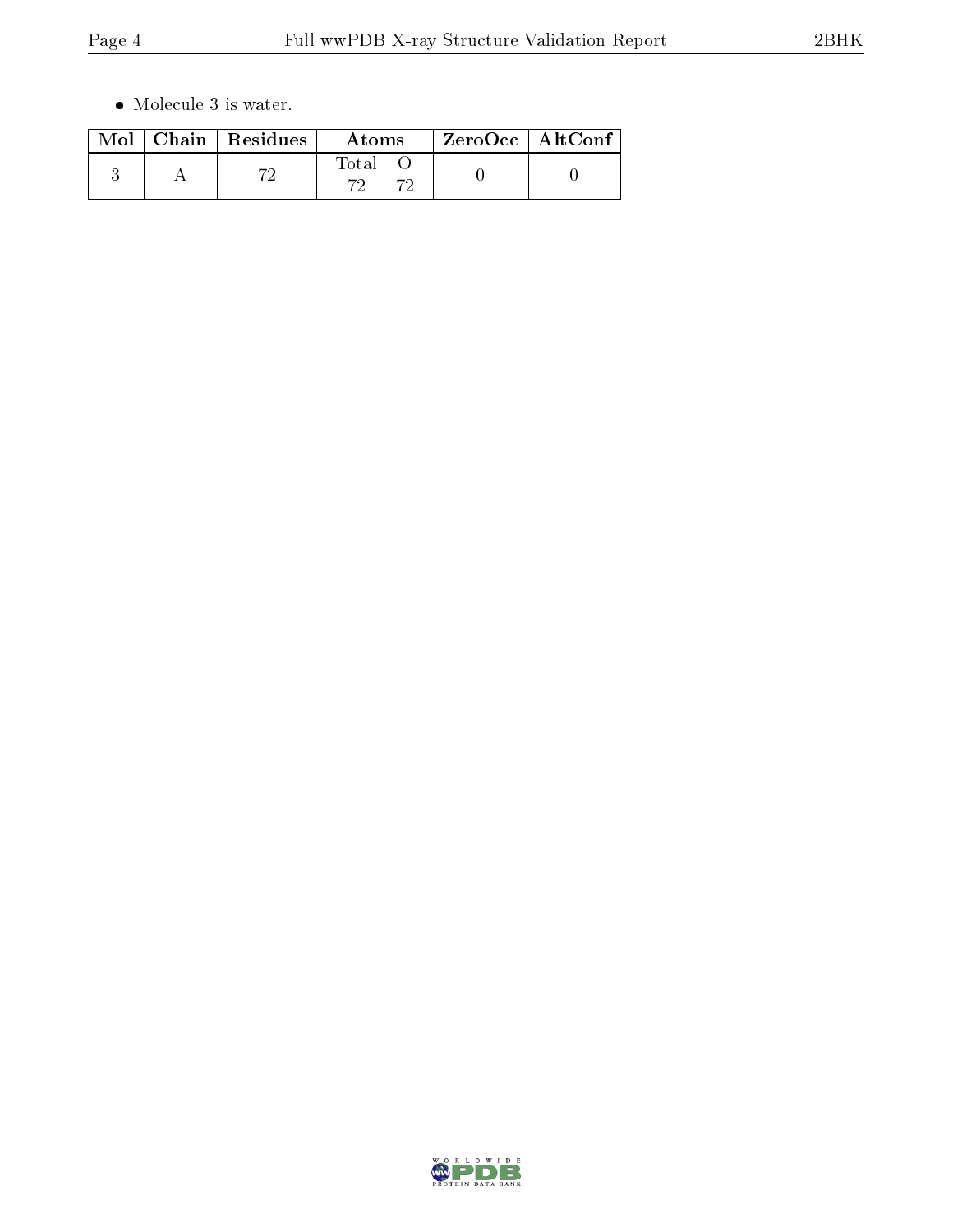# 3 Residue-property plots (i)

These plots are drawn for all protein, RNA and DNA chains in the entry. The first graphic for a chain summarises the proportions of the various outlier classes displayed in the second graphic. The second graphic shows the sequence view annotated by issues in geometry and electron density. Residues are color-coded according to the number of geometric quality criteria for which they contain at least one outlier: green  $= 0$ , yellow  $= 1$ , orange  $= 2$  and red  $= 3$  or more. A red dot above a residue indicates a poor fit to the electron density (RSRZ  $> 2$ ). Stretches of 2 or more consecutive residues without any outlier are shown as a green connector. Residues present in the sample, but not in the model, are shown in grey.

• Molecule 1: GROWTH DIFFERENTIATION FACTOR 5



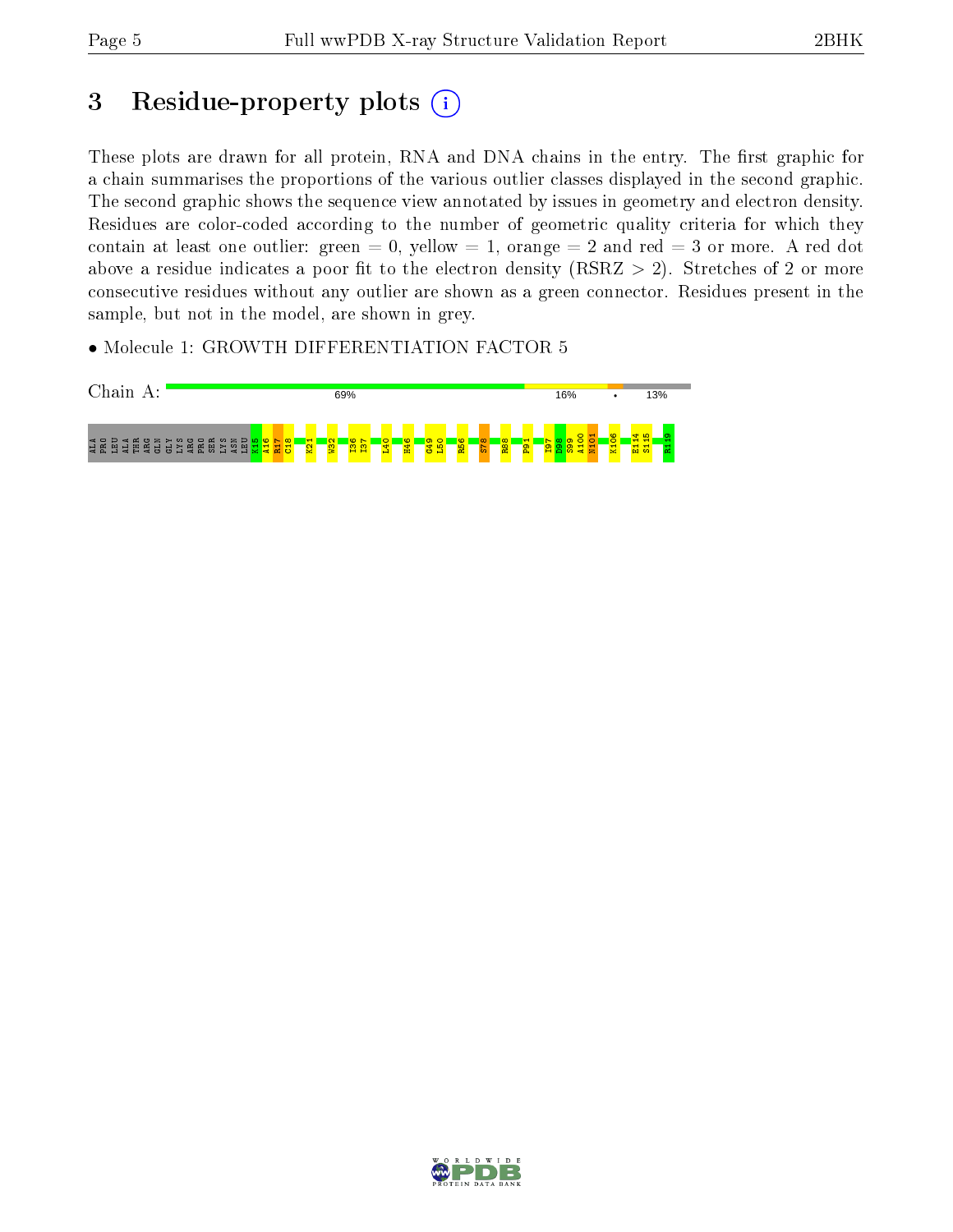# 4 Data and refinement statistics  $(i)$

| Property                                                             | Value                                            | Source     |
|----------------------------------------------------------------------|--------------------------------------------------|------------|
| Space group                                                          | P 32 2 1                                         | Depositor  |
| Cell constants                                                       | 98.20Å<br>98.20Å<br>$43.70\text{\AA}$            |            |
| a, b, c, $\alpha$ , $\beta$ , $\gamma$                               | $90.00^\circ$<br>$90.00^\circ$<br>$120.00^\circ$ | Depositor  |
| Resolution $(A)$                                                     | 8.00<br>$-2.40$                                  | Depositor  |
|                                                                      | 8.00<br>$-2.40$                                  | <b>EDS</b> |
| % Data completeness                                                  | $96.0 (8.00 - 2.40)$                             | Depositor  |
| (in resolution range)                                                | 94.2 (8.00-2.40)                                 | <b>EDS</b> |
| $R_{merge}$                                                          | 0.07                                             | Depositor  |
| $\mathrm{R}_{sym}$                                                   | (Not available)                                  | Depositor  |
| $\langle I/\sigma(I) \rangle^{-1}$                                   | 4.61 (at $2.40\text{\AA}$ )                      | Xtriage    |
| Refinement program                                                   | $X$ -PLOR $3.1$                                  | Depositor  |
|                                                                      | $0.168$ ,<br>0.220                               | Depositor  |
| $R, R_{free}$                                                        | 0.155<br>0.205<br>$\ddot{\phantom{a}}$           | DCC        |
| $R_{free}$ test set                                                  | 939 reflections $(10.37\%)$                      | wwPDB-VP   |
| Wilson B-factor $(A^2)$                                              | 30.1                                             | Xtriage    |
| Anisotropy                                                           | 0.333                                            | Xtriage    |
| Bulk solvent $k_{sol}(e/\mathring{A}^3)$ , $B_{sol}(\mathring{A}^2)$ | $0.26$ , 90.7                                    | <b>EDS</b> |
| L-test for twinning <sup>2</sup>                                     | $< L >$ = 0.49, $< L2$ = 0.31                    | Xtriage    |
| Estimated twinning fraction                                          | $0.054$ for $-h,-k,l$                            | Xtriage    |
| $F_o, F_c$ correlation                                               | 0.96                                             | <b>EDS</b> |
| Total number of atoms                                                | 926                                              | wwPDB-VP   |
| Average B, all atoms $(A^2)$                                         | 35.0                                             | wwPDB-VP   |

Xtriage's analysis on translational NCS is as follows: The largest off-origin peak in the Patterson function is  $8.08\%$  of the height of the origin peak. No significant pseudotranslation is detected.

<sup>&</sup>lt;sup>2</sup>Theoretical values of  $\langle |L| \rangle$ ,  $\langle L^2 \rangle$  for acentric reflections are 0.5, 0.333 respectively for untwinned datasets, and 0.375, 0.2 for perfectly twinned datasets.



<span id="page-5-1"></span><span id="page-5-0"></span><sup>1</sup> Intensities estimated from amplitudes.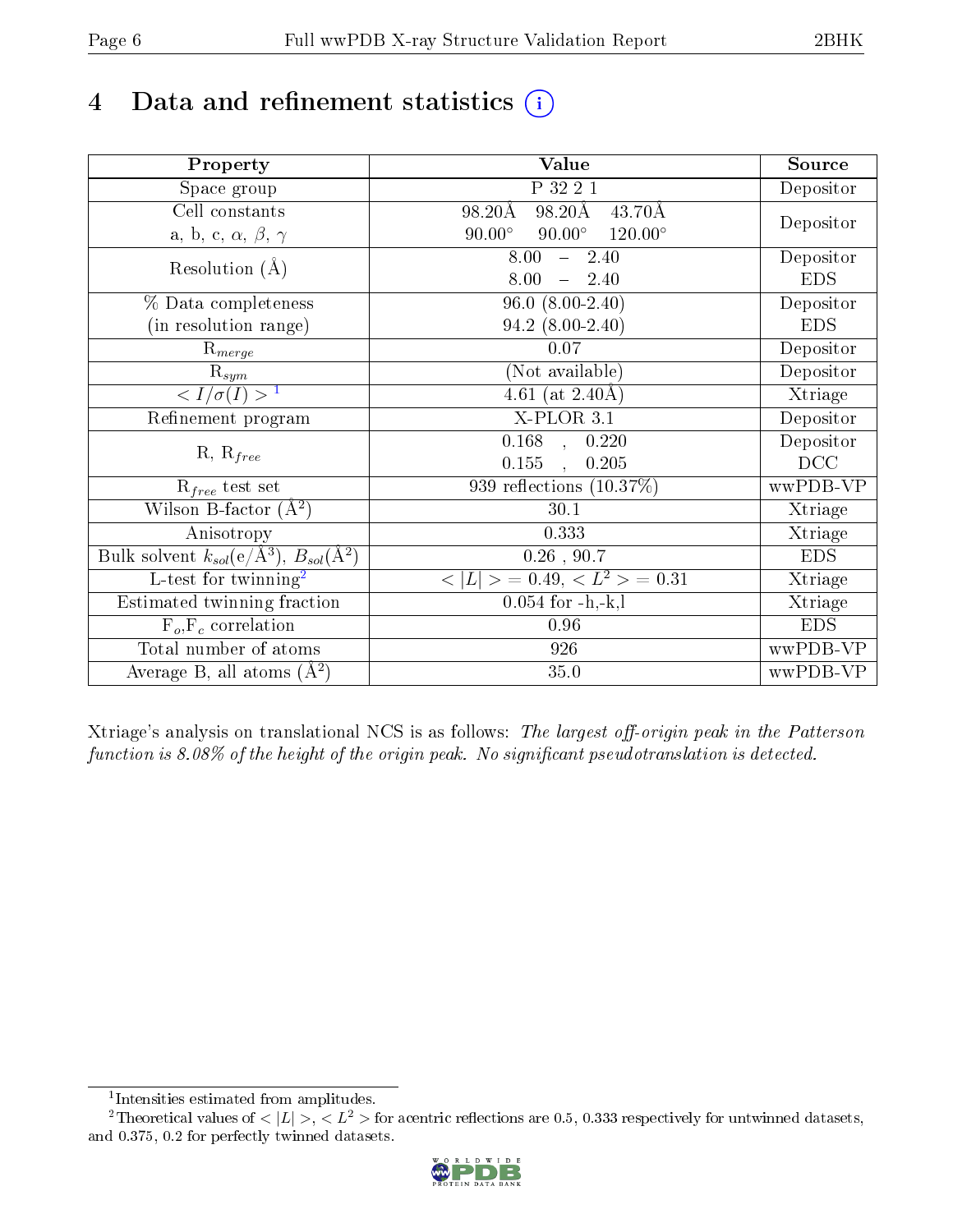# 5 Model quality  $(i)$

### 5.1 Standard geometry  $\overline{()}$

Bond lengths and bond angles in the following residue types are not validated in this section: IPA

The Z score for a bond length (or angle) is the number of standard deviations the observed value is removed from the expected value. A bond length (or angle) with  $|Z| > 5$  is considered an outlier worth inspection. RMSZ is the root-mean-square of all Z scores of the bond lengths (or angles).

|  | $Mol$   Chain |      | Bond lengths                    | Bond angles |        |  |
|--|---------------|------|---------------------------------|-------------|--------|--|
|  |               |      | RMSZ $ #Z  > 5$ RMSZ $ #Z  > 5$ |             |        |  |
|  |               | 0.53 | 0/856                           | 0.70        | 0/1163 |  |

There are no bond length outliers.

There are no bond angle outliers.

There are no chirality outliers.

There are no planarity outliers.

### 5.2 Too-close contacts  $(i)$

In the following table, the Non-H and H(model) columns list the number of non-hydrogen atoms and hydrogen atoms in the chain respectively. The H(added) column lists the number of hydrogen atoms added and optimized by MolProbity. The Clashes column lists the number of clashes within the asymmetric unit, whereas Symm-Clashes lists symmetry related clashes.

| Mol |  |  | Chain   Non-H   H(model)   H(added)   Clashes   Symm-Clashes |
|-----|--|--|--------------------------------------------------------------|
|     |  |  |                                                              |
|     |  |  |                                                              |
|     |  |  |                                                              |
|     |  |  |                                                              |

The all-atom clashscore is defined as the number of clashes found per 1000 atoms (including hydrogen atoms). The all-atom clashscore for this structure is 8.

All (14) close contacts within the same asymmetric unit are listed below, sorted by their clash magnitude.

| Atom-1                          | Atom-2                                   | Interatomic<br>distance $(A)$ | Clash<br>overlap $(A)$ |  |
|---------------------------------|------------------------------------------|-------------------------------|------------------------|--|
| 1: A:88: A R G·H G <sub>2</sub> | $1 \cdot A \cdot 115 \cdot SER \cdot OG$ | .83                           |                        |  |

Continued on next page...

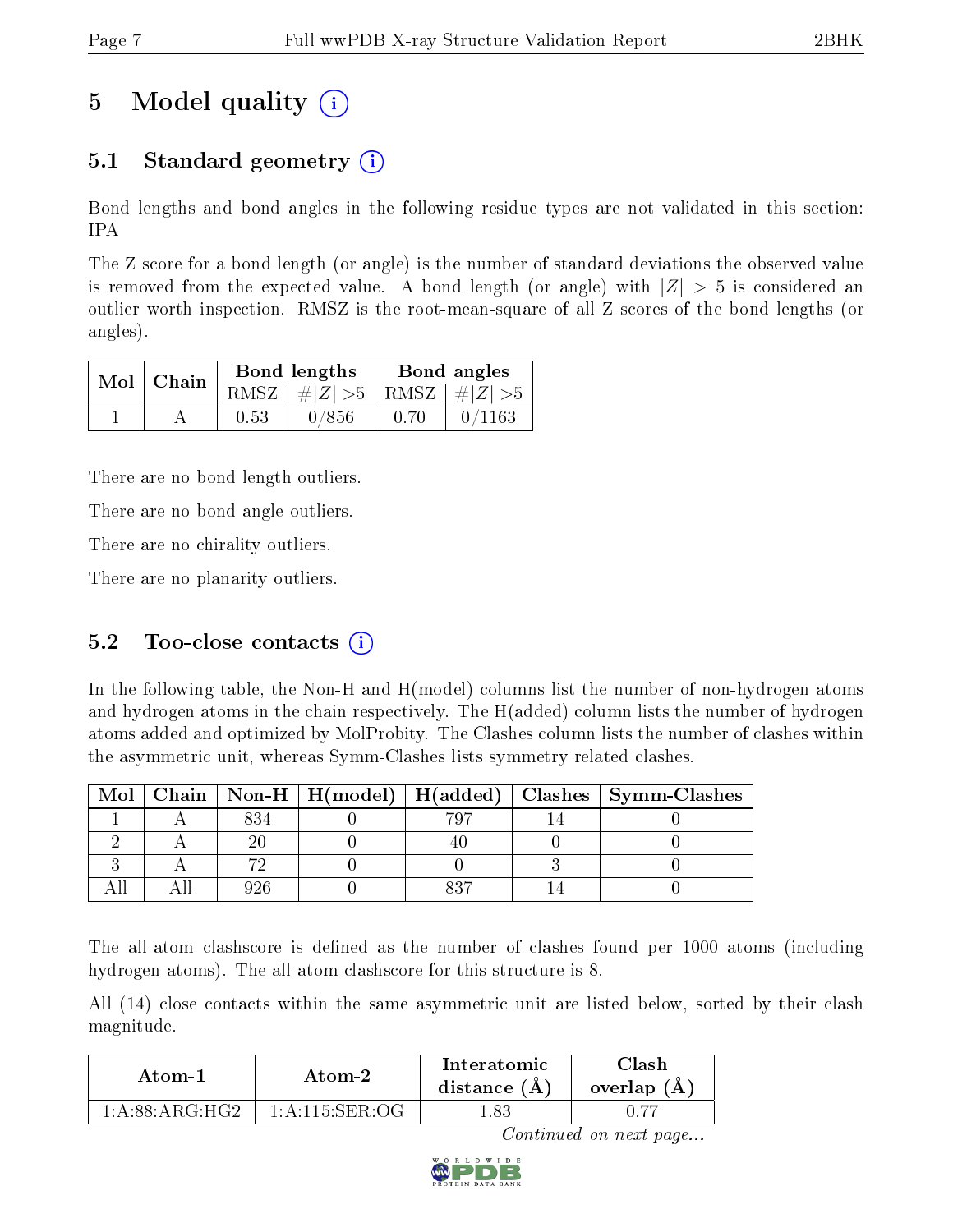| Atom-1             | Atom-2             | Interatomic    | Clash          |
|--------------------|--------------------|----------------|----------------|
|                    |                    | distance $(A)$ | (A)<br>overlap |
| 1: A:18:CYS:HA     | 1:A:49:GLY:HA3     | 1.70           | 0.73           |
| 1: A:21: LYS: HB2  | 1: A:46: HIS: CE1  | 2.28           | 0.68           |
| 1: A:88: ARG: HG3  | 1:A:114:GLU:HB2    | 1.86           | 0.57           |
| 1:A:100:ALA:O      | 1: A:101: ASN:CB   | 2.53           | 0.56           |
| 1: A: 106: LYS: NZ | 3:A:2063:HOH:O     | 2.45           | 0.49           |
| 1: A:114: GLU:OE1  | 1: A:114: GLU: HA  | 2.13           | 0.49           |
| 1:A:37:ILE:HD11    | 1:A:97:ILE:CD1     | 2.47           | 0.44           |
| 1: A:56: ARG: NH2  | 3:A:2042:HOH:O     | 2.51           | 0.43           |
| 1:A:78:SER:HB2     | 3:A:2052:HOH:O     | 2.19           | 0.43           |
| 1:A:17:ARG:HH21    | 1: A:56: ARG:HD3   | 1.84           | 0.42           |
| 1:A:16:ALA:O       | 1: A:50:LEU:N      | 2.45           | 0.41           |
| 1:A:17:ARG:O       | 1: A: 18: CYS: C   | 2.60           | 0.40           |
| 1: A:32:TRP:O      | 1: A:36: ILE: HG22 | 2.20           | 0.40           |

Continued from previous page...

There are no symmetry-related clashes.

#### 5.3 Torsion angles  $(i)$

#### 5.3.1 Protein backbone (i)

In the following table, the Percentiles column shows the percent Ramachandran outliers of the chain as a percentile score with respect to all X-ray entries followed by that with respect to entries of similar resolution.

The Analysed column shows the number of residues for which the backbone conformation was analysed, and the total number of residues.

| Mol   Chain | Analysed                               |  | Favoured   Allowed   Outliers   Percentiles |                         |
|-------------|----------------------------------------|--|---------------------------------------------|-------------------------|
|             | $103/120$ (86\%)   95 (92\%)   8 (8\%) |  |                                             | $\vert$ 100 100 $\vert$ |

There are no Ramachandran outliers to report.

#### 5.3.2 Protein sidechains  $(i)$

In the following table, the Percentiles column shows the percent sidechain outliers of the chain as a percentile score with respect to all X-ray entries followed by that with respect to entries of similar resolution.

The Analysed column shows the number of residues for which the sidechain conformation was analysed, and the total number of residues.

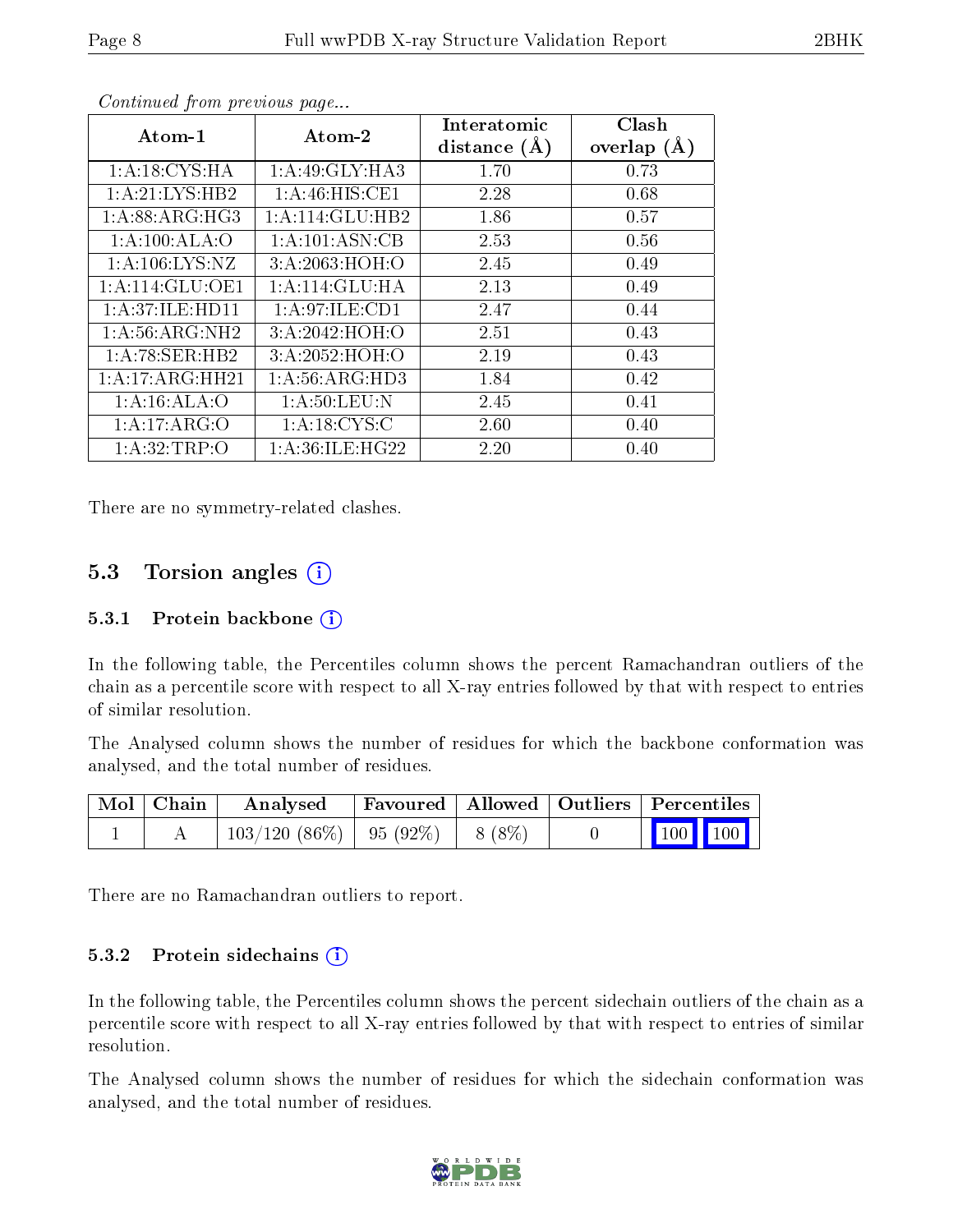|  | Mol   Chain   Analysed   Rotameric   Outliers   Percentiles                                              |  |       |  |  |
|--|----------------------------------------------------------------------------------------------------------|--|-------|--|--|
|  | $\begin{array}{ c c c c c c c c c } \hline 96/108 & (89\%) & 90 & (94\%) & 6 & (6\%) \hline \end{array}$ |  | 18 28 |  |  |

All (6) residues with a non-rotameric sidechain are listed below:

| Mol | Chain | Res | <b>Type</b> |
|-----|-------|-----|-------------|
|     |       | 17  | ARG         |
|     |       | 40  | LEU         |
|     |       | 78  | <b>SER</b>  |
|     |       | 91  | <b>PRO</b>  |
|     |       | 99  | SER.        |
|     |       | 101 | <b>ASN</b>  |

Some sidechains can be flipped to improve hydrogen bonding and reduce clashes. All (2) such sidechains are listed below:

| $\operatorname{Mol}$ | Chain | Res | L'ype |
|----------------------|-------|-----|-------|
|                      |       |     |       |
|                      |       |     |       |

#### 5.3.3 RNA (1)

There are no RNA molecules in this entry.

#### 5.4 Non-standard residues in protein, DNA, RNA chains (i)

There are no non-standard protein/DNA/RNA residues in this entry.

#### 5.5 Carbohydrates (i)

There are no carbohydrates in this entry.

### 5.6 Ligand geometry (i)

5 ligands are modelled in this entry.

In the following table, the Counts columns list the number of bonds (or angles) for which Mogul statistics could be retrieved, the number of bonds (or angles) that are observed in the model and the number of bonds (or angles) that are defined in the Chemical Component Dictionary. The Link column lists molecule types, if any, to which the group is linked. The Z score for a bond length (or angle) is the number of standard deviations the observed value is removed from the

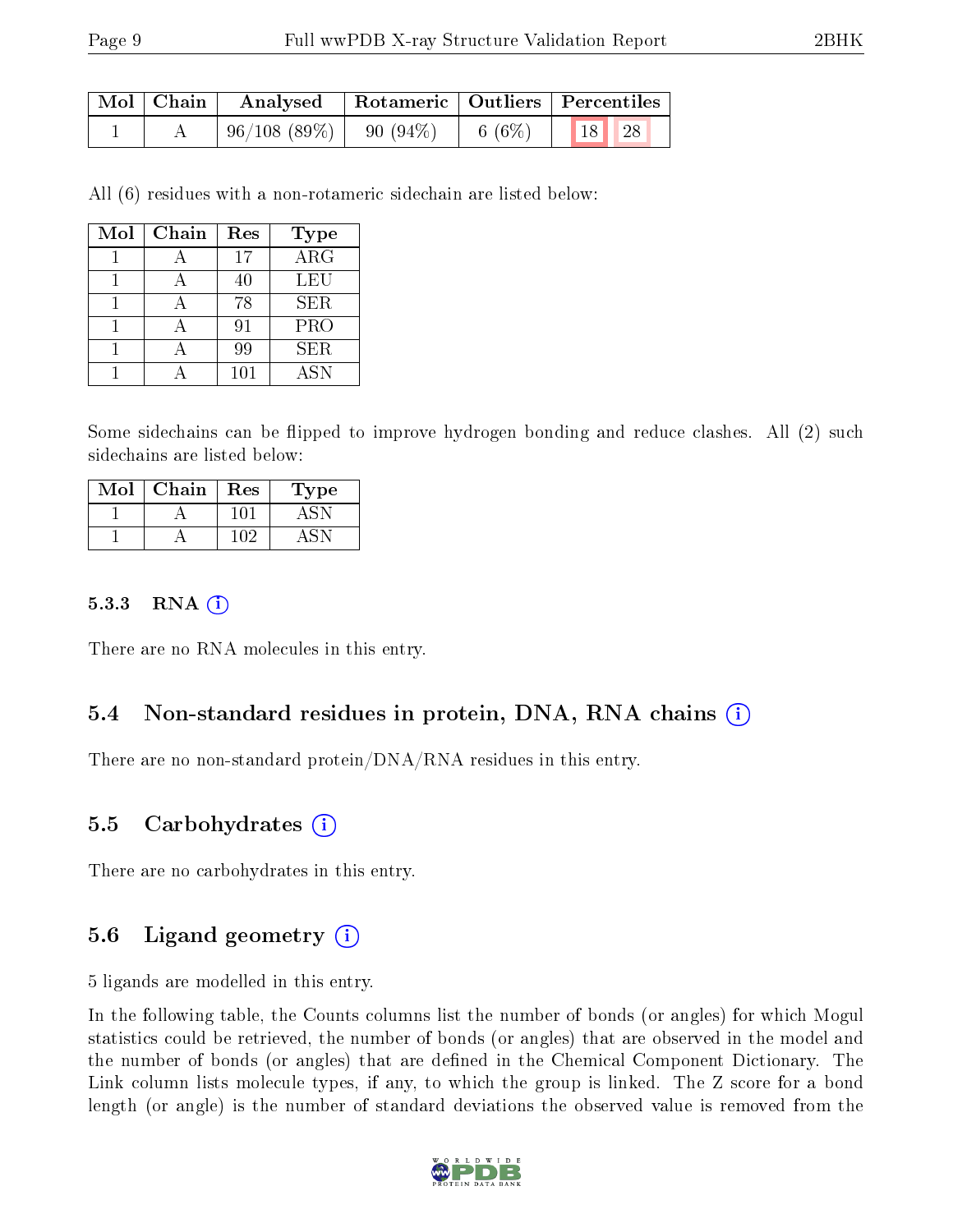| Mol            | <b>Type</b> | Chain | Res | Link                     | Bond lengths  |      |             | Bond angles |             |                 |
|----------------|-------------|-------|-----|--------------------------|---------------|------|-------------|-------------|-------------|-----------------|
|                |             |       |     |                          | $\rm{Counts}$ | RMSZ | # $ Z  > 2$ | Counts      | <b>RMSZ</b> | # <br> Z <br>>2 |
|                | IPA         |       | 200 | $\overline{\phantom{0}}$ | 3.3.3         | 0.55 |             | 3,3,3       | 0.36        |                 |
| $\overline{2}$ | IPA         |       | 201 | $\overline{\phantom{0}}$ | 3.3.3         | 0.47 |             | 3.3.3       | 0.43        |                 |
| $\overline{2}$ | IPA         |       | 202 | $\overline{\phantom{0}}$ | 3,3,3         | 0.43 |             | 3,3,3       | 0.26        |                 |
| ച              | IPA         |       | 203 | $\overline{\phantom{0}}$ | 3.3.3         | 0.25 |             | 3.3.3       | 0.36        |                 |
| ച              | IPA         |       | 204 | $\overline{\phantom{0}}$ | 3,3,3         | 0.57 |             | 3,3,3       | 0.32        |                 |

expected value. A bond length (or angle) with  $|Z| > 2$  is considered an outlier worth inspection. RMSZ is the root-mean-square of all Z scores of the bond lengths (or angles).

There are no bond length outliers.

There are no bond angle outliers.

There are no chirality outliers.

There are no torsion outliers.

There are no ring outliers.

No monomer is involved in short contacts.

#### 5.7 [O](https://www.wwpdb.org/validation/2017/XrayValidationReportHelp#nonstandard_residues_and_ligands)ther polymers (i)

There are no such residues in this entry.

#### 5.8 Polymer linkage issues  $(i)$

There are no chain breaks in this entry.